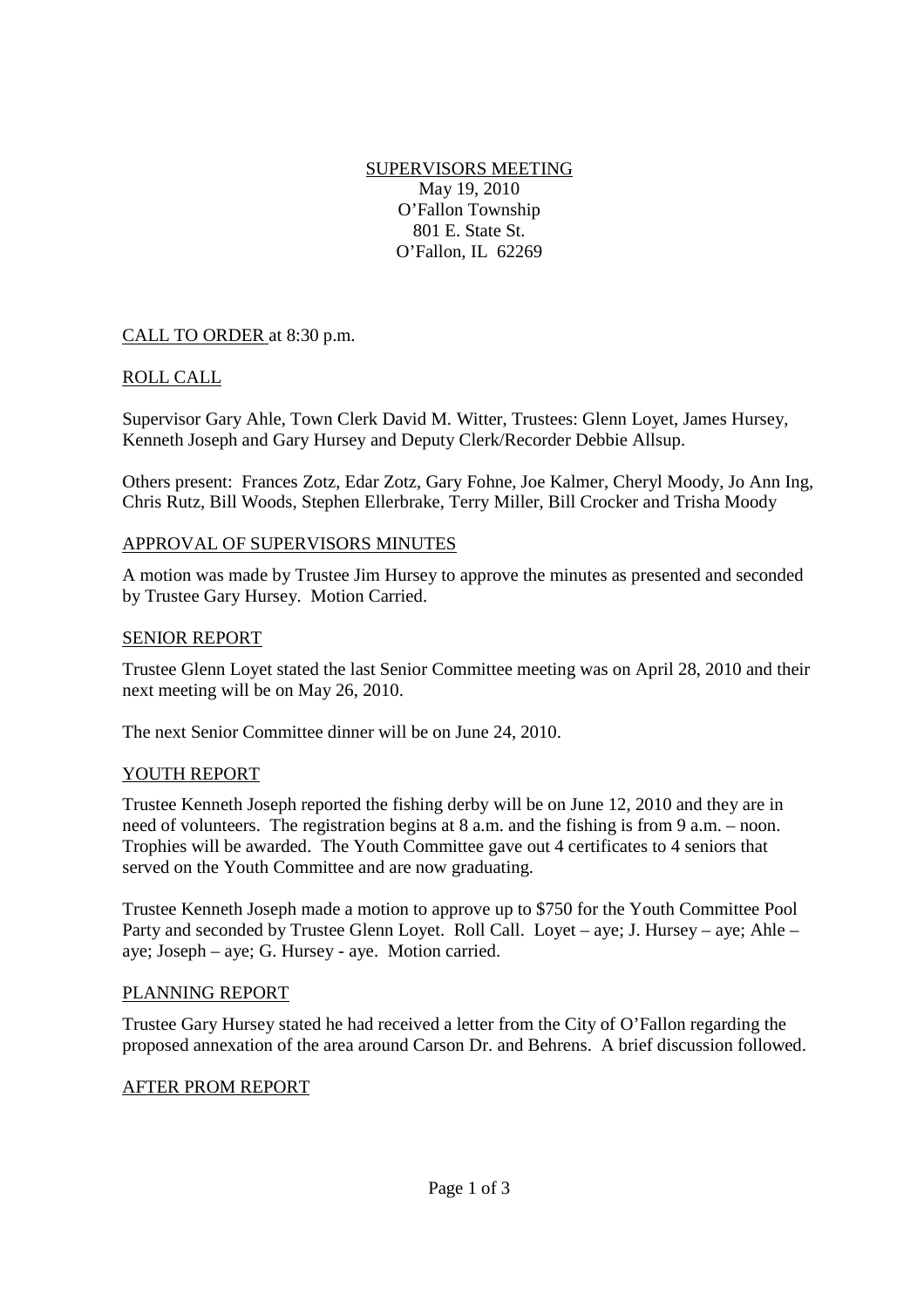Trustee Jim Hursey stated the students in attendance at the After Prom event had a good time. There were approximately 500 kids.

## TRUSTEES REPORT

Trustee Kenneth Joseph informed the Board he heard the contract for the O'Fallon Troy Road project had been let.

## TOWN CLERK REPORT

Town Clerk Dave Witter stated the web site is coming along very well. The office staff has done a great job gathering the information. We still need information regarding the Road District. The site should be up and running in a couple of weeks.

### SUPERVISORS REPORT

Supervisor Ahle stated he received a newsletter from Christian Homecare Services. There was an article thanking all the places they had worked with. No where did it mention O'Fallon Township. The Township has been made available for their use on numerous occasions along with monetary donations. A discussion followed regarding future donations.

### UNFINISHED BUSINESS

None.

# NEW BUSINESS

Supervisor Ahle stated we have received a hall rental request from State Representative Eddie Jackson office to use the hall on June 8, 2010 from 9:00 am till noon. Rep. Jackson will be cohosting a forum on "Managing Your Relationship with Your Doctor", featuring doctors and other panelists. They stated it is not a political gathering. Supervisor Gary Ahle made a motion to approve the hall rental request without any charges since it will be during regular office hours and seconded by Trustee Gary Hursey. Roll Call. Loyet – aye; J. Hursey – aye; Ahle – aye; Joseph – aye; G. Hursey - aye. Motion carried.

A hall rental request was made by James Warhoover for a bridal shower on June 27, 2010 from noon till 4:00 pm. Supervisor Gary Ahle made a motion to approve the hall rental request and seconded by Trustee Gary Hursey. Roll Call. Loyet – aye; J. Hursey – aye; Ahle – aye; Joseph – aye; G. Hursey - aye. Motion carried.

We have received the renewal information from United Healthcare for the health insurance. There is a 4% increase from last year (approximately \$500 a month). Since we changed plans last year the Township saved approximately \$9,000. Trustee Gary Hursey made a motion to approve the United Healthcare renewal and seconded by Trustee Jim Hursey. Roll Call. Loyet – aye; J. Hursey – aye; Ahle – aye; Joseph – aye; G. Hursey - aye. Motion carried.

# APPROVAL OF SUPERVISORS BILLS

| Town Fund                 | \$9,692.22 |
|---------------------------|------------|
| <b>General Assistance</b> | 1,678.74   |